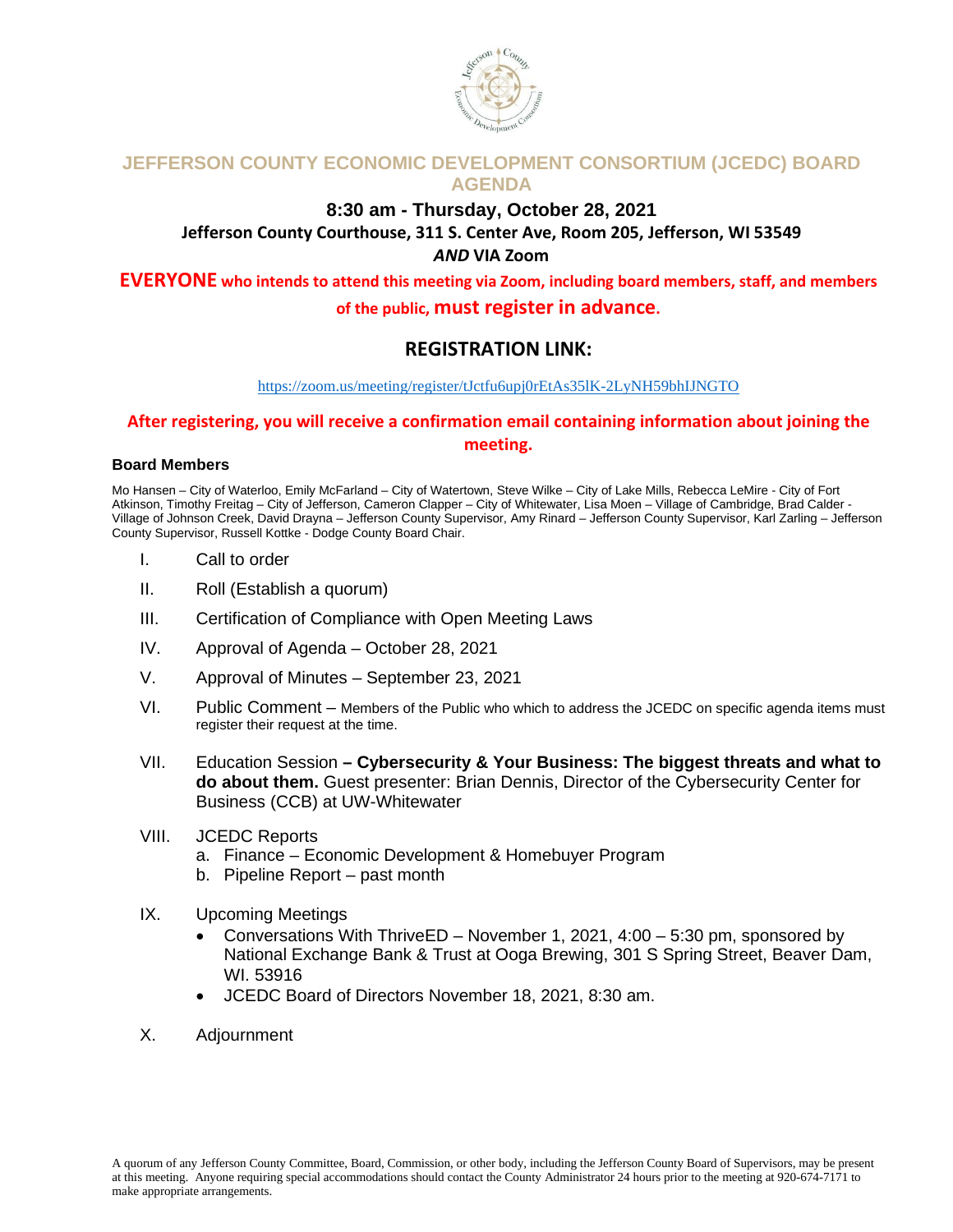#### **Jefferson County Economic Development Consortium (JCEDC) Board of Directors Meeting September 23, 2021 – Meeting held in person and via Zoom.**

Board members – Mo Hansen - City of Waterloo, Emily McFarland - City of Watertown, Steve Wilke - City of Lake Mills, Rebecca LeMire - City of Fort Atkinson, Timothy Freitag - City of Jefferson, Cameron Capper - City of Whitewater, Lisa Moen - Village of Cambridge, Brad Calder of Johnson Creek, David Drayna - Jefferson County Supervisor, Karl Zarling - Jefferson County Supervisor, Amy Rinard - Jefferson County Supervisor, Russ Kottke - Dodge County

**I. Call to Order -** Meeting called to order by Chairman Hansen at 8:30 am.

#### **II. Roll Call – Quorum Established**

- JCEDC Board Members Present: Mo Hansen-City of Waterloo, Emily McFarland-City of Watertown, Steve Wilke-City of Lake Mills, Cameron Clapper-City of Whitewater, Rebecca LeMire – City of Fort Atkinson, Brad Calder-Village of Johnson Creek, Lisa Moen-Village of Cambridge, David Drayna-County, Supervisor Amy Rinard-County Supervisor, Karl Zarling-County Supervisor, Russell Kottke – Dodge County
- Excused: Tim Freitag-City of Jefferson
- Staff Present: Ben Wehmeier-Jefferson County Administrator, Victoria Pratt-JCEDC Executive Director, Julie Olver-Marketing Manager, Deb Reinbold-Business Development Manager, RoxAnne Witte-Program **Specialist**
- Members of the Public Attending: Anita Martin-County Supervisor, Cathy Anderson, Alex Allon, Gene Dalhoff, Nate Olson, Maria McClellan, Vanessa Ineza, Jeff Westra

#### **III**. **Certification of compliance with Open Meeting Law Requirements**

Staff certified compliance for the agenda dated September 23, 2021.

#### **IV. Approval of Agenda**

September 23, 2021 agenda approved as printed by consensus of the board.

#### **V. Approval of Minutes**

Rinard/Kottke moved to approve August 26, 2021 JCEDC minutes as printed. Motion passed 11-0.

#### **VI. Public Comments -** None

#### **VII. JCEDC Reports**

- **A. Finance Report –**Clapper/Drayna moved to approve August 31, 2021 JCEDC and Homebuyer Program finance reports as presented. Motion passed 11-0.
- **B. 2022 JCEDC and HB Program Budgets –** Discussion was held on the 2022 budgets for JCEDC and the Homebuyer Program that were submitted to Jefferson County for approval. No action taken.
- **C. Opportunity Pipeline Update** Reinbold/Pratt gave update on recruitment/retention/expansion projects that have been active since August 21, 2021. No action taken.
- **D. JCEDC Services draft document review** This document will be used as staff and JCEDC/ThriveED boards work on the 2022-2026 Strategic Plan. ThriveED Ad Hoc committee will be meeting on November 16, 2021, 1 – 3pm to work on the 2022-2026 Strategic Plan. All JCEDC board members are invited to attend this meeting. No action taken.

#### **VIII. Upcoming Meeting/Seminars**

- ThriveED Investor Council Annual Meeting October 13, 2021, 7:00 9:00 am, Maranatha Baptist University, Watertown WI
- JCEDC Board of Directors Meeting/Education Session October 28, 2021, 8:30 am.

#### **XI. Adjournment**

There being no further business to come before the board for consideration at this time, Zarling/Rinard motioned to adjourn. Meeting adjourned 8:42 am.

Minutes prepared by: RoxAnne L. Witte, Program Specialist Jefferson County Economic Development Consortium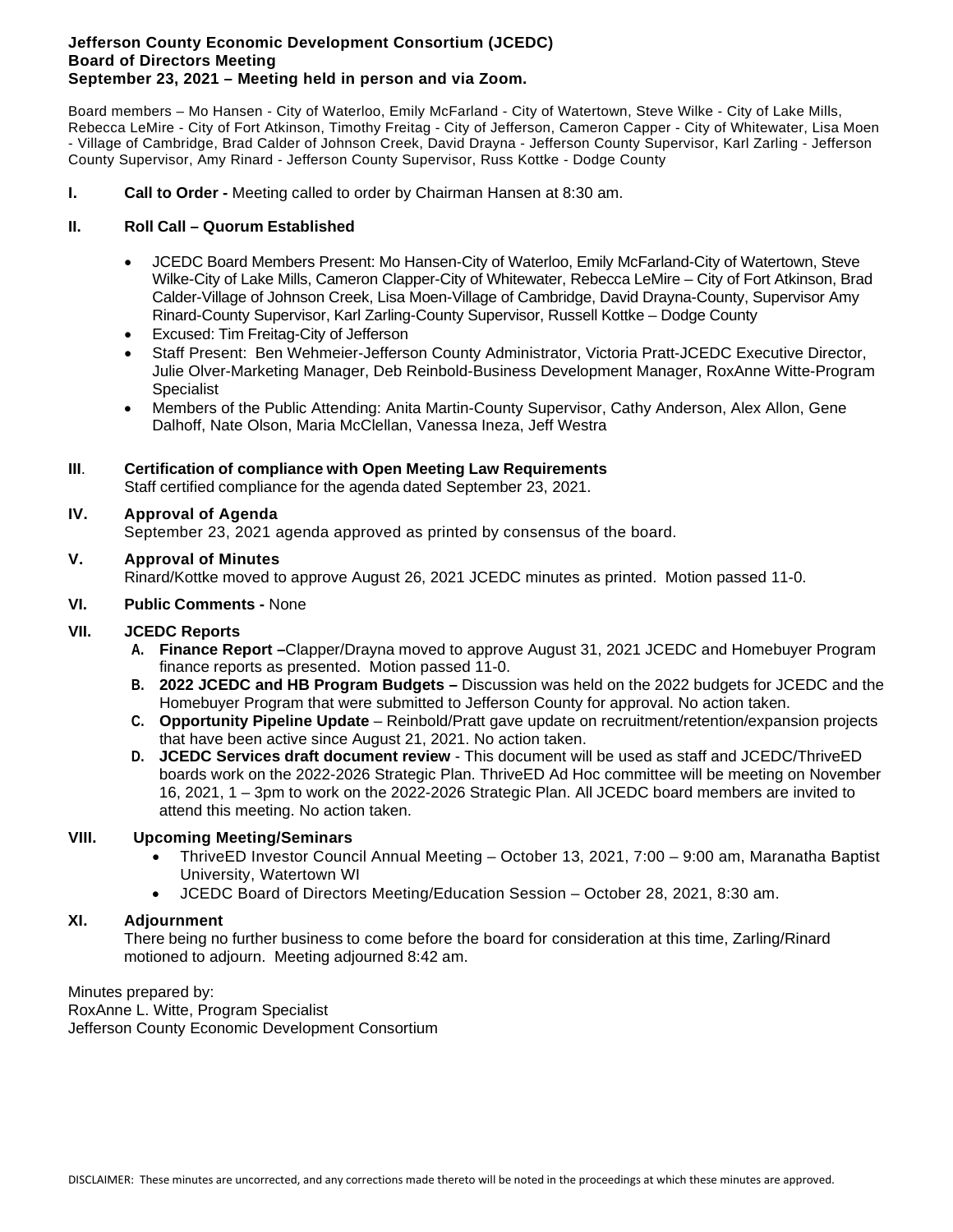# **Jefferson County Economic Development Consortium**

**September 30, 2021**

|                                    | <b>September</b>         |                              |                     |                  |        |
|------------------------------------|--------------------------|------------------------------|---------------------|------------------|--------|
|                                    | <b>Estimates</b>         | <b>August Final</b>          | <b>Year to Date</b> | 2021 Budget      |        |
| Revenue                            |                          |                              |                     |                  |        |
| <b>JCEDC GHDP Service fees</b>     |                          | -                            | 67,500.00           | 135,000.00       | 50.0%  |
| <b>GHDP Reimburseable Espenses</b> |                          | $\qquad \qquad \blacksquare$ |                     |                  |        |
| V-Cambridge                        |                          | $\overline{\phantom{a}}$     | 160.50              | 160.50           | 100.0% |
| <b>V-Johnson Creek</b>             | $\overline{\phantom{0}}$ | $\overline{\phantom{a}}$     | 4,524.00            | 4,524.00         | 100.0% |
| <b>C-Fort Atkinson</b>             |                          | $\overline{\phantom{a}}$     | 18,712.50           | 18,712.50        | 100.0% |
| C-Jefferson                        |                          | $\overline{\phantom{a}}$     | 12,156.00           | 12,156.00        | 100.0% |
| <b>C-Lake Mills</b>                |                          | $\overline{\phantom{0}}$     | 9,228.00            | 9,228.00         | 100.0% |
| C-Waterloo                         |                          | $\overline{\phantom{a}}$     | 4,977.00            | 4,977.00         | 100.0% |
| C-Watertown                        |                          | $\overline{\phantom{a}}$     | 22,851.00           | 22,851.00        | 100.0% |
| <b>C-Whitewater</b>                |                          | $\overline{\phantom{a}}$     | 4,588.50            | 4,588.50         | 100.0% |
| <b>Jefferson County</b>            |                          | -                            | 128,568.00          | 128,568.00       | 100.0% |
| <b>Dodge County</b>                |                          | $\overline{\phantom{a}}$     | 135,007.50          | 135,445.50       | 99.7%  |
| <b>Contra Account</b>              |                          | $\overline{\phantom{a}}$     | (13, 717.70)        | (13, 717.70)     | 100.0% |
| Total                              |                          | $\blacksquare$               | 394,555.30          | \$<br>462,493.30 | 85.3%  |

|                                 | September                |                     |                     |             |      |
|---------------------------------|--------------------------|---------------------|---------------------|-------------|------|
| <b>Expenditures</b>             | <b>Estimates</b>         | <b>August Final</b> | <b>Year to Date</b> | 2021 Budget |      |
| Personnel                       | 32,500.00                | 33,772.64           | 290,371.37          | 389,577.51  | 75%  |
| <b>Professional Services</b>    |                          |                     | 37,248.00           | 60,000.00   | 62%  |
| <b>Web Page Development</b>     | 834.00                   |                     | 2,375.34            | 2,125.00    | 112% |
| <b>Office Expense</b>           | 277.50                   | 483.35              | 4,668.05            | 10,336.00   | 45%  |
| <b>Membership</b>               | 150.00                   |                     | 2,144.00            | 3,300.00    | 65%  |
| <b>Professional Development</b> | 573.87                   | 998.08              | 4,307.02            | 4,800.00    | 90%  |
| <b>Meeting Expenses</b>         |                          | 5.78                | 90.69               | 1,500.00    | 6%   |
| <b>Training Materials</b>       |                          |                     |                     | 500.00      | 0%   |
| <b>Subscriptions</b>            | 890.97                   | 86.97               | 3,334.61            | 6,000.00    | 56%  |
| Internet/Phones/Mis             | 960.62                   | 911.28              | 8,220.57            | 12,140.00   | 68%  |
| <b>Other Operating</b>          |                          |                     |                     | 1,000.00    | 0%   |
| <b>Travel Related</b>           | 994.40                   | 254.21              | 2,465.04            | 5,800.00    | 43%  |
| <b>Other Insurance</b>          | 250.64                   | 250.64              | 2,255.76            | 2,068.26    | 109% |
| <b>Railroad Consortium</b>      | $\overline{\phantom{a}}$ |                     | 14,000.00           | 14,000.00   | 100% |
| <b>Vehicle Repair</b>           |                          |                     | 429.00              | 0.00        |      |
| <b>Operating Reserve</b>        |                          |                     |                     |             |      |
| <b>Total</b>                    | 37,432.00                | 36,762.95           | 371,909.45          | 513,146.77  | 72%  |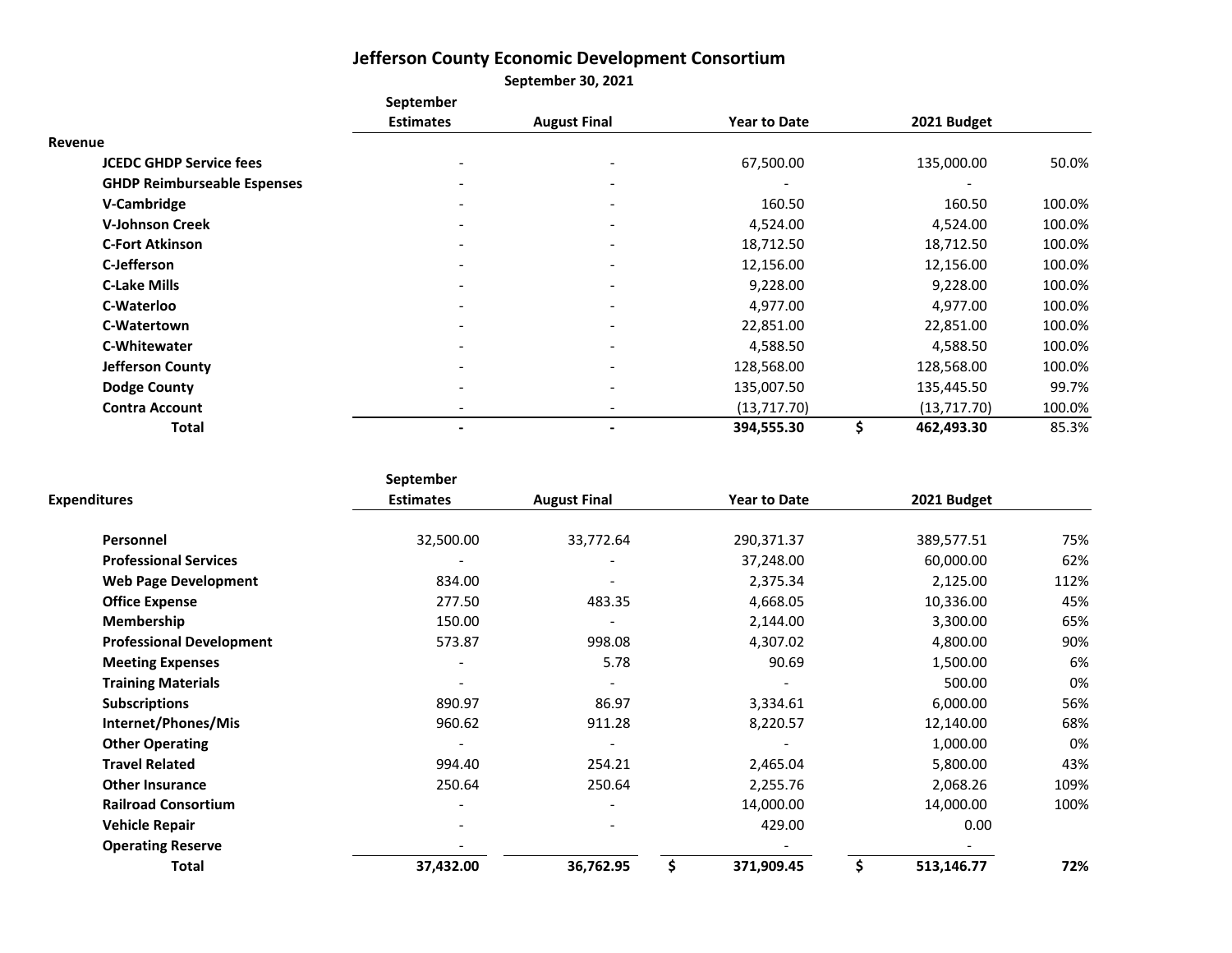| <b>SUMMARY OF BUDGET</b><br>September 30, 2021              |                               |                     |                     |              |  |  |  |
|-------------------------------------------------------------|-------------------------------|---------------------|---------------------|--------------|--|--|--|
|                                                             | September<br><b>Estimates</b> | <b>August Final</b> | <b>Year to Date</b> | 2021 Budget  |  |  |  |
| <b>Revenues</b>                                             |                               |                     | \$394,555.30        | \$462,493.30 |  |  |  |
| <b>Expenses</b>                                             | 37,432.00                     | 36,762.95           | \$371,909.45        | \$513,146.77 |  |  |  |
| <b>Total Profit/Loss</b>                                    |                               |                     | \$22,645.85         |              |  |  |  |
| 1/1/2021 JCEDC Operating Reserve Carryforward Balance Total |                               | \$347,694.74        |                     |              |  |  |  |
| <b>Vested Benefits Balance</b>                              | (34, 125.50)                  |                     |                     |              |  |  |  |
| <b>JCEDC Operating Reserve Balance</b>                      | 313,569.24                    |                     |                     |              |  |  |  |
| 5/17/2021 Loan Receivable due from ThriveED on 12/31/2022   |                               | \$36,782.76         |                     |              |  |  |  |

## **Breakdown By Goals**

|                                 | September        |                          |                     |   |             |      |
|---------------------------------|------------------|--------------------------|---------------------|---|-------------|------|
| Goal 1                          | <b>Estimates</b> | <b>August Final</b>      | <b>Year to Date</b> |   | 2021 Budget |      |
| Personnel                       | 11,050.00        | 11,482.70                | 98,907.44           |   | 134,982.70  | 73%  |
| <b>Professional Services</b>    |                  |                          | 12,414.76           |   | 20,000.00   | 62%  |
| <b>Web Page Development</b>     | 277.97           | $\overline{\phantom{a}}$ | 791.70              |   | 708.33      | 112% |
| <b>Office Expense</b>           | 92.49            | 161.10                   | 1,555.86            |   | 3,445.33    | 45%  |
| <b>Membership</b>               | 50.00            | $\overline{\phantom{a}}$ | 714.60              |   | 1,100.00    | 65%  |
| <b>Professional Development</b> | 191.27           | 332.66                   | 1,435.53            |   | 1,600.00    | 90%  |
| <b>Meeting Expenses</b>         |                  | 1.93                     | 30.23               |   | 500.00      | 6%   |
| <b>Training Materials</b>       |                  |                          |                     |   | 166.67      | 0%   |
| <b>Subscriptions</b>            | 296.96           | 28.99                    | 1,111.43            |   | 2,000.00    | 56%  |
| Internet/Phones/Mis             | 320.19           | 303.74                   | 2,740.04            |   | 4,046.67    | 68%  |
| <b>Other Operating</b>          |                  |                          |                     |   | 333.33      | 0%   |
| <b>Travel Related</b>           | 331.43           | 84.73                    | 821.60              |   | 1,933.33    | 42%  |
| <b>Other Insurance</b>          | 83.54            | 83.54                    | 751.84              |   | 689.42      | 109% |
| <b>Railroad Consortium</b>      |                  | $\overline{a}$           | 4,666.20            |   | 4,666.67    | 100% |
| <b>Vehicle Repair</b>           |                  |                          | 142.99              |   | 0.00        |      |
| <i><b>*Total</b></i>            | 12,693.85        | 12,479.38                | 126,084.22          | Ś | 176,172.45  | 72%  |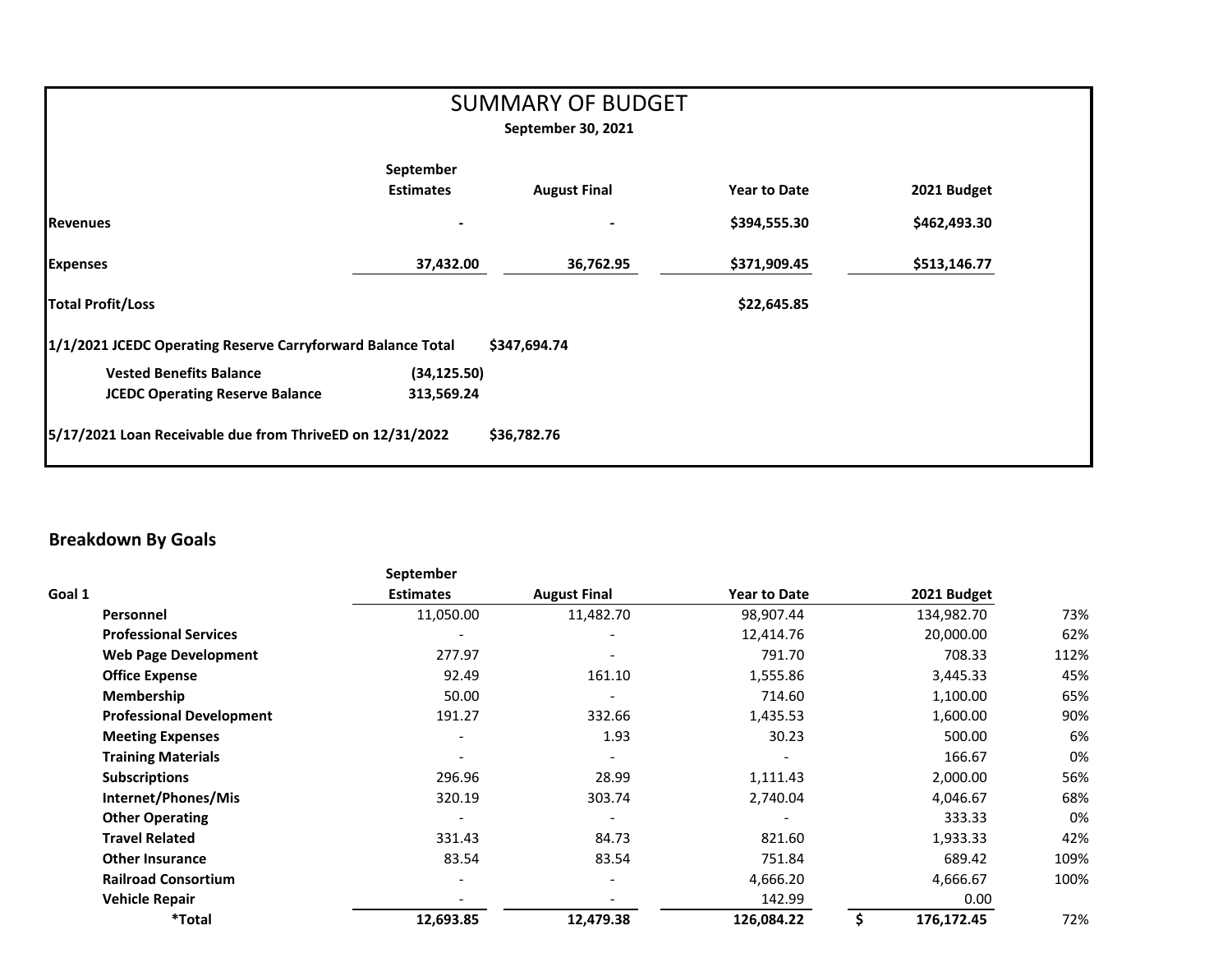|        |                                 | September                |                     |                     |             |      |
|--------|---------------------------------|--------------------------|---------------------|---------------------|-------------|------|
| Goal 2 |                                 | <b>Estimates</b>         | <b>August Final</b> | <b>Year to Date</b> | 2021 Budget |      |
|        | Personnel                       | 8,775.00                 | 9,118.61            | 77,618.93           | 102,665.18  | 76%  |
|        | <b>Professional Services</b>    |                          |                     | 12,414.76           | 20,000.00   | 62%  |
|        | <b>Web Page Development</b>     | 277.97                   |                     | 791.70              | 708.33      | 112% |
|        | <b>Office Expense</b>           | 92.49                    | 161.10              | 1,555.86            | 3,445.33    | 45%  |
|        | <b>Membership</b>               | 50.00                    |                     | 714.60              | 1,100.00    | 65%  |
|        | <b>Professional Development</b> | 191.27                   | 332.66              | 1,435.53            | 1,600.00    | 90%  |
|        | <b>Meeting Expenses</b>         | $\overline{\phantom{a}}$ | 1.93                | 30.23               | 500.00      | 6%   |
|        | <b>Training Materials</b>       |                          |                     |                     | 166.67      | 0%   |
|        | <b>Subscriptions</b>            | 296.96                   | 28.99               | 1,111.43            | 2,000.00    | 56%  |
|        | Internet/Phones/Mis             | 320.19                   | 303.74              | 2,740.04            | 4,046.67    | 68%  |
|        | <b>Other Operating</b>          | $\overline{\phantom{a}}$ |                     |                     | 333.33      | 0%   |
|        | <b>Travel Related</b>           | 331.43                   | 84.73               | 821.60              | 1,933.33    | 42%  |
|        | <b>Other Insurance</b>          | 83.54                    | 83.54               | 751.84              | 689.42      | 109% |
|        | <b>Railroad Consortium</b>      |                          |                     | 4,666.20            | 4,666.67    | 100% |
|        | <b>Vehicle Repair</b>           |                          |                     | 142.98              | 0.00        |      |
|        | *Total                          | 10,418.85                | 10,115.30           | 104,795.70          | 143,854.93  | 73%  |

|                                 | September                |                              |    |                     |             |      |
|---------------------------------|--------------------------|------------------------------|----|---------------------|-------------|------|
| Goal 3                          | <b>Estimates</b>         | <b>August Final</b>          |    | <b>Year to Date</b> | 2021 Budget |      |
| Personnel                       | 12,675.00                | 13,171.33                    |    | 113,845.00          | 151,929.70  | 75%  |
| <b>Professional Services</b>    |                          |                              |    | 12,418.48           | 20,000.00   | 62%  |
| <b>Web Page Development</b>     | 278.06                   |                              |    | 791.94              | 708.33      | 112% |
| <b>Office Expense</b>           | 92.52                    | 161.15                       |    | 1,556.33            | 3,445.33    | 45%  |
| Membership                      | 50.01                    | $\qquad \qquad \blacksquare$ |    | 714.81              | 1,100.00    | 65%  |
| <b>Professional Development</b> | 191.33                   | 332.76                       |    | 1,435.96            | 1,600.00    | 90%  |
| <b>Meeting Expenses</b>         |                          | 1.93                         |    | 30.24               | 500.00      | 6%   |
| <b>Training Materials</b>       |                          |                              |    |                     | 166.67      | 0%   |
| <b>Subscriptions</b>            | 297.05                   | 29.00                        |    | 1,111.76            | 2,000.00    | 56%  |
| Internet/Phones/Mis             | 320.24                   | 303.79                       |    | 2,740.49            | 4,046.67    | 68%  |
| <b>Other Operating</b>          |                          |                              |    |                     | 333.33      | 0%   |
| <b>Travel Related</b>           | 331.53                   | 84.75                        |    | 821.85              | 1,933.33    | 43%  |
| <b>Other Insurance</b>          | 83.56                    | 83.56                        |    | 752.07              | 689.42      | 109% |
| <b>Railroad Consortium</b>      | $\overline{\phantom{a}}$ | $\overline{\phantom{a}}$     |    | 4,667.60            | 4,666.67    | 100% |
| <b>Vehicle Repair</b>           |                          |                              |    | 143.03              | 0.00        |      |
| *Total                          | 14,319.30                | 14,168.27                    | Ś. | 141,029.56          | 193,119.45  | 73%  |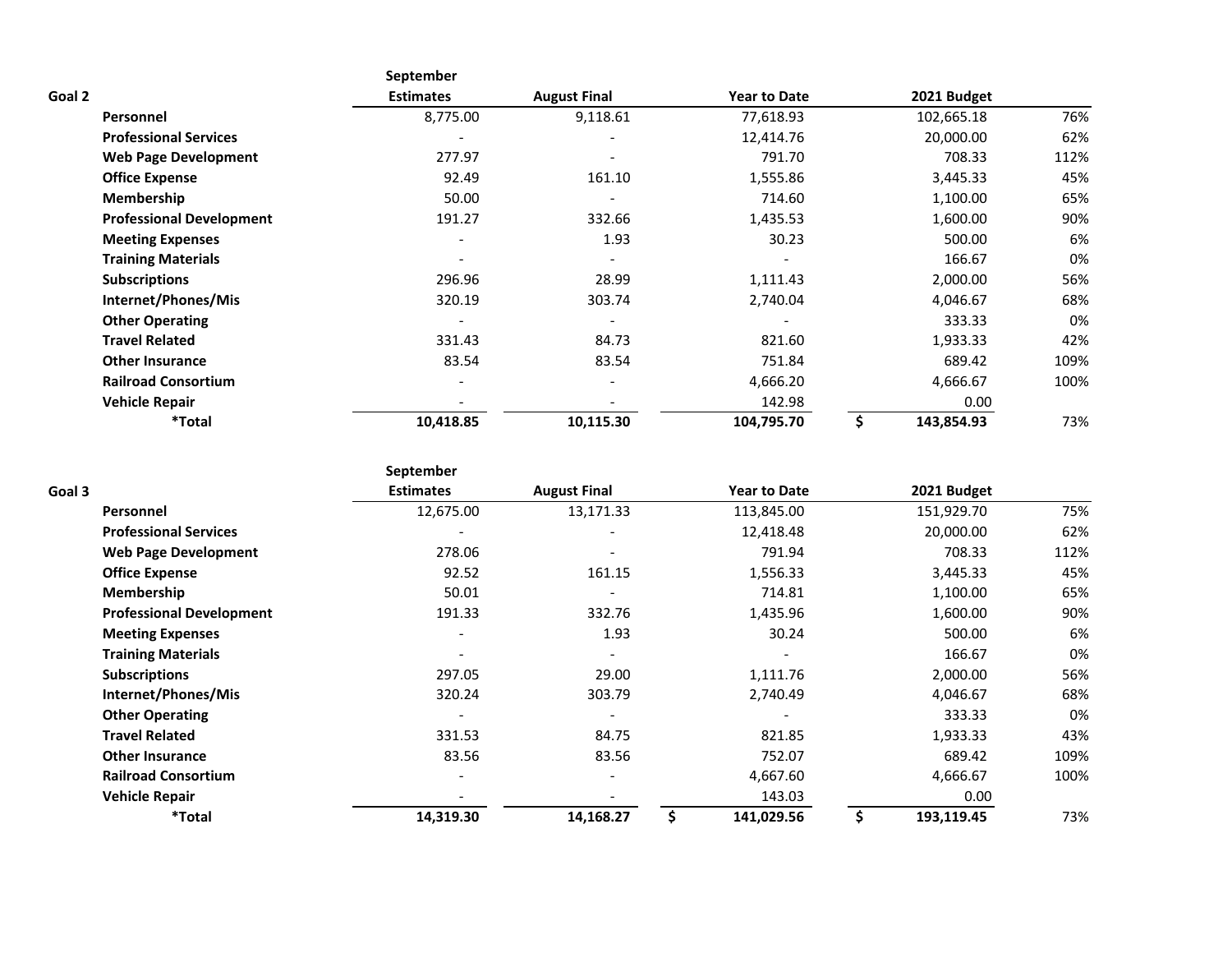|                                                             |                                    | <b>SUMMARY OF EXPENSES BY GOALS</b>                |     |                     |    |             |
|-------------------------------------------------------------|------------------------------------|----------------------------------------------------|-----|---------------------|----|-------------|
|                                                             |                                    | September 30, 2021                                 |     |                     |    |             |
|                                                             | <b>Year to Date</b><br>2020 Budget |                                                    |     |                     |    |             |
| <b>Revenues</b>                                             |                                    |                                                    |     |                     |    |             |
| <b>Income</b>                                               |                                    |                                                    |     | 394,555.30          | \$ | 462,493.30  |
|                                                             | September                          |                                                    |     |                     |    |             |
|                                                             | <b>Estimates</b>                   | <b>August Final</b>                                |     | <b>Year to Date</b> |    | 2021 Budget |
| <b>Expenses</b>                                             |                                    |                                                    |     |                     |    |             |
| Goal 1                                                      | 12,693.85                          | 12,479.38                                          |     | 126,084.22          | \$ | 176,172.45  |
| Goal 2                                                      | 10,418.85                          | 10,115.30                                          |     | 104,795.70          | \$ | 143,854.93  |
| Goal 3                                                      | 14,319.30                          | 14,168.27                                          |     | 141,029.56          | \$ | 193,119.45  |
| <b>*Totals</b>                                              | 37,432.00                          | 36,762.95                                          | \$. | 371,909.48          | \$ | 513,146.83  |
| 1/1/2021 JCEDC Operating Reserve Carryforward Balance Total |                                    | \$347,694.74                                       |     |                     |    |             |
| <b>Vested Benefits Balance</b>                              | (34, 125.50)                       |                                                    |     |                     |    |             |
| <b>JCEDC Operating Reserve Balance</b>                      | 313,569.24                         |                                                    |     |                     |    |             |
| 5/17/2021 Loan Receivable due from ThriveED on 12/31/2022   |                                    | \$36,782.76                                        |     |                     |    |             |
|                                                             |                                    | *Note breakout differences due to percent rounding |     |                     |    |             |